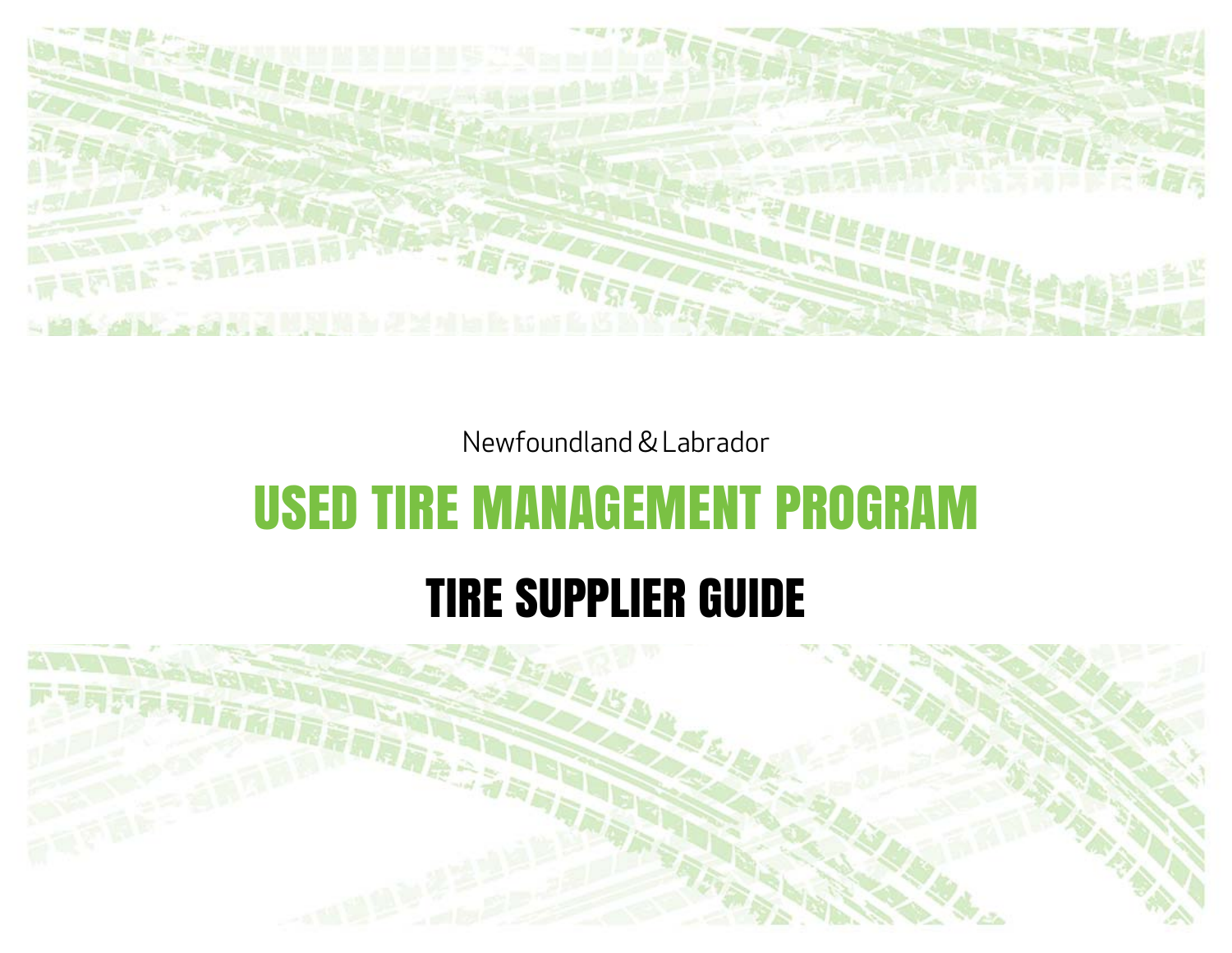### TABLE OF CONTENTS

The following handbook is presented for general information. The contents in this document are subject to change and do not supersede the authority or provisions of the Newfoundland and Labrador Waste Management Regulations. In the event of any discrepancy or inconsistency between the information in this document and the Waste Management Regulations, the regulations will prevail.

| 1. Definitions                                 | Page 3  |
|------------------------------------------------|---------|
| 2. Used Tire Management Program Overview       | Page 4  |
| 3. Tire Supplier Obligations                   | Page 6  |
| 4. Registration                                | Page 7  |
| 5. Environmental Fee                           | Page 8  |
| 6. Reporting and Remitting                     | Page 11 |
| 7. Accountability and Enforcement              | Page 13 |
| 8. Used Tire Collection                        | Page 14 |
| 9. Notification of Sale or Closure of Business | Page 16 |
| 10. Reporting Illegal Dumping                  | Page 17 |
| 11. Contact MMSB                               | Page 18 |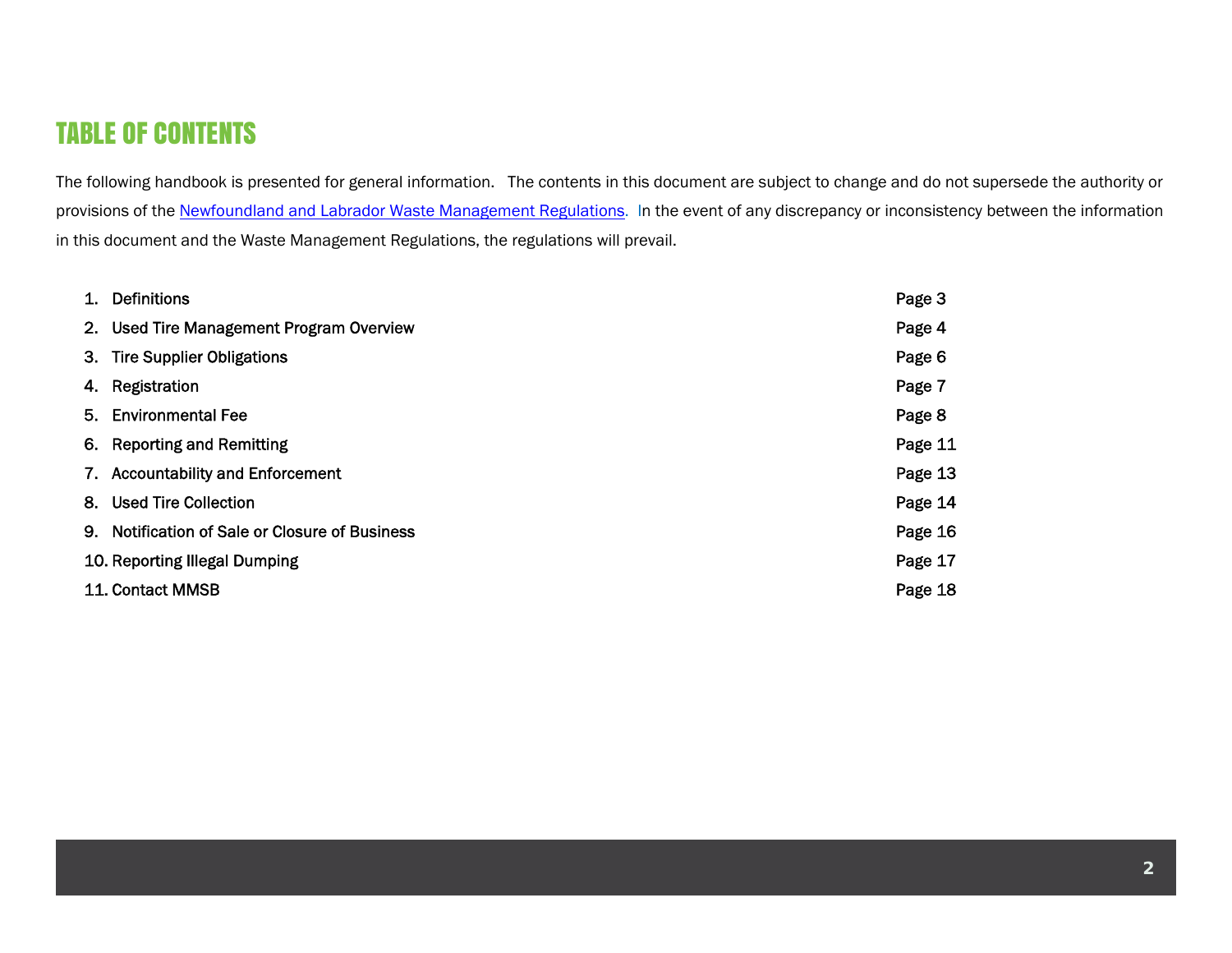### 1. DEFINITIONS

Environmental Fee The fee remitted on the supply of all new highway tires accepted through the program.

- Program Tires A new highway tire, rim size 24.5 inches or less, supplied to consumers in Newfoundland and Labrador and accepted through the program for end-of-life management.
- Tire Supplier Any person or business who supplies new highway tires accepted through the program to an end user in Newfoundland and Labrador. This includes, but is not limited to, distributors and wholesalers, a vehicle dealer or lessor and a tire retailer who uses or consumes a new tire for that tire retailer's own use.
- Remitter A Tire Supplier who is registered with the program and submits monthly reports on the supply of new program tires in the province, remits the applicable environmental fees and accepts used tires from consumers for collection by MMSB.
- Pay-on-Purchase (POP) A Tire Supplier who is registered with the program and exclusively purchases program tires from a Remitter Tire Supplier. A Payon-Purchase (POP) Tire Supplier pays the environmental fee to the Remitter Tire Supplier at the time of purchase of new program tires, and as such, is exempt from reporting the supply of new program tires and remitting the fee to MMSB. A Pay-on-Purchase (POP) Tire Supplier accepts used tires from consumers for collection by MMSB.
- Supply **Any sale, distribution or other supply of accepted program tires in the province (including rental, lease, donation, internal** company use, etc.).
- Collector Any business not deemed a Tire Supplier, but wishes to collect used tires as a valued-added customer service. Collectors must register with MMSB by completing the Program Registration Form.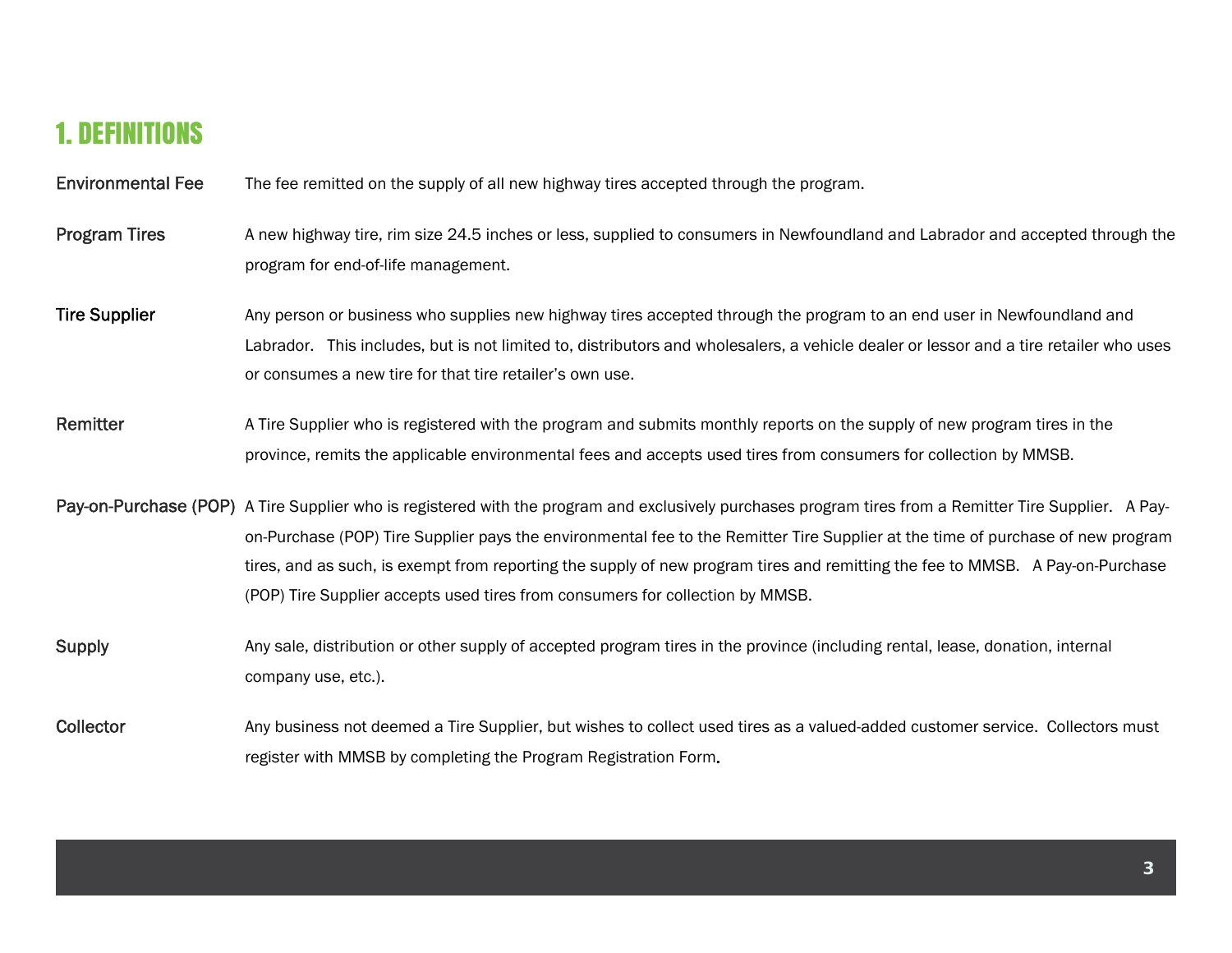# 2. USED TIRE MANAGEMENT PROGRAM

Every year, approximately 500,000 tires are diverted from landfills through the Used Tire Management Program (program), which is operated by the Multi-Materials Stewardship Board (MMSB) in accordance with the Newfoundland and Labrador Waste Management Regulations. Used tires accepted through the program have been banned from landfills since 2002 and are collected and processed in an environmentally sound manner.

A one-time environmental fee is applied to the supply of new highway tires, rim size 24.5 inches or less. Tire Suppliers are required to remit the fee to MMSB to support program costs and accept used tires from consumers at no additional charge.







 $-00 -$ 

- All passenger and light truck tires
- Motorcycle and dual-purpose tires



- Trailer tires
- $\frac{1}{\sqrt{2}}$ Transport truck, bus, semi-trailer and dump truck tires



### Not Accepted

Tires for off-the-road (OTR) vehicles such as dirt bikes, all-terrain vehicles (ATV), forklifts, farm machinery and non-highway construction equipment, as well as all tires with a rim diameter greater than 24.5 inches, are not included in the program. Tire Suppliers can contact their regional waste management authority or municipality for information on proper disposal of non-program tires.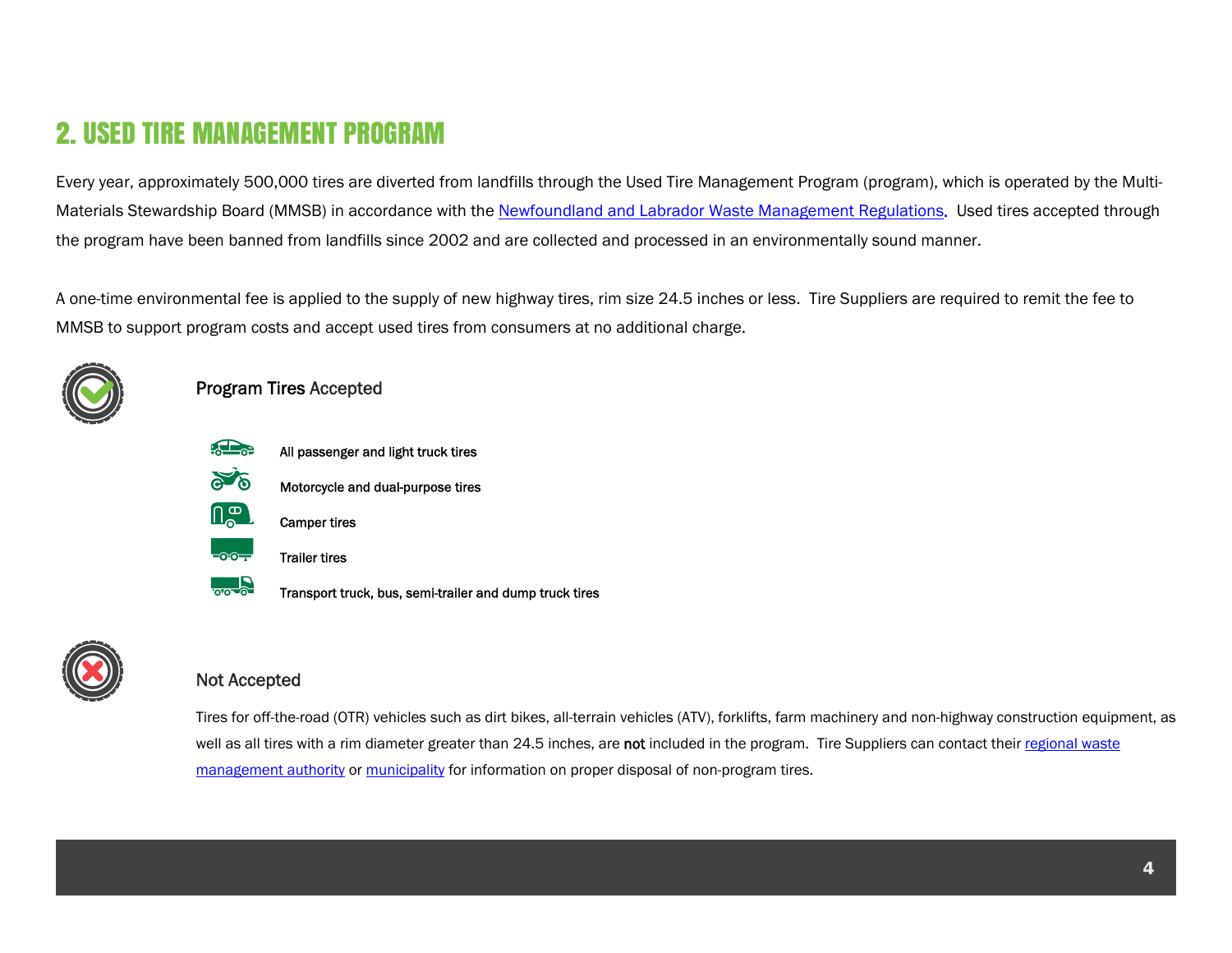### 2. USED TIRE MANAGEMENT PROGRAM

### Multi-Materials Stewardship Board

Established in 1996, the Multi-Materials Stewardship Board (MMSB) is a Crown agency of the Government of Newfoundland and Labrador reporting to the Minister of Environment and Conservation.

MMSB's mandate is derived from the Environmental Protection Act and accompanying Waste Management Regulations as well as from the Provincial Solid Waste Management Strategy of 2002 and its associated implementation plan of 2007. Guided by these legislative and policy instruments, MMSB works in partnership with multiple stakeholders to support and promote sustainable waste management practices as a means of helping ensure a clean and healthy environment throughout Newfoundland and Labrador.

Waste diversion programs and services currently provided by MMSB include: Used Beverage Container Recycling Program; Used Tire Management Program; Residential Backyard Composting Program; Extended Producer Responsibility planning and oversight; waste management research and diversion measurement; and public education planning, outreach and marketing.

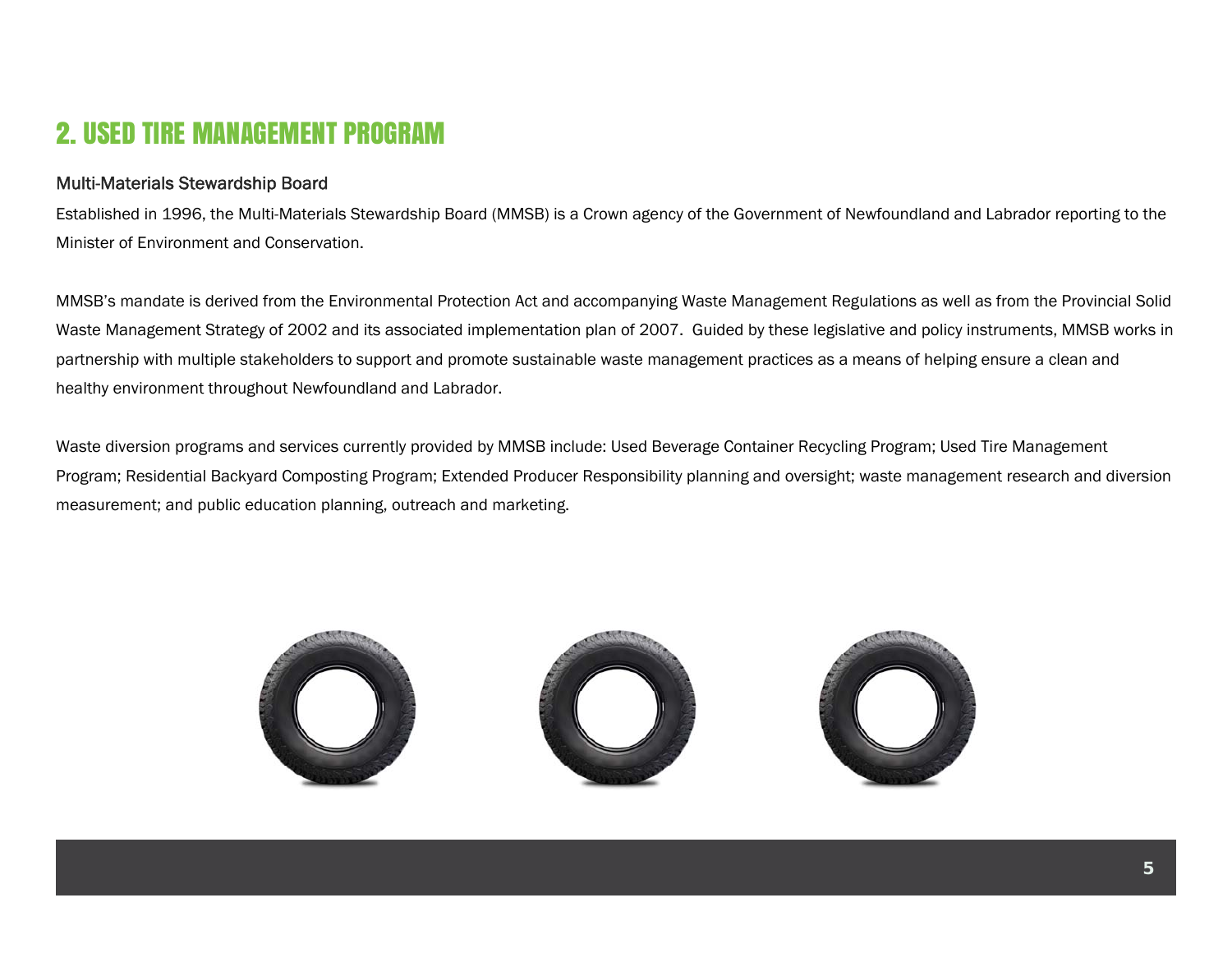## 3. TIRE SUPPLIER OBLIGATIONS

The program requires that all Tire Suppliers in the province:

- 1. Register with MMSB (<u>see Section 4</u>).
- 2. Report to MMSB the number of all new program tires supplied to consumers in Newfoundland and Labrador and remit the applicable environmental fees (See Section 5).
- 3. Collect used program tires from consumers in the province in accordance with established policies (See Section 6).

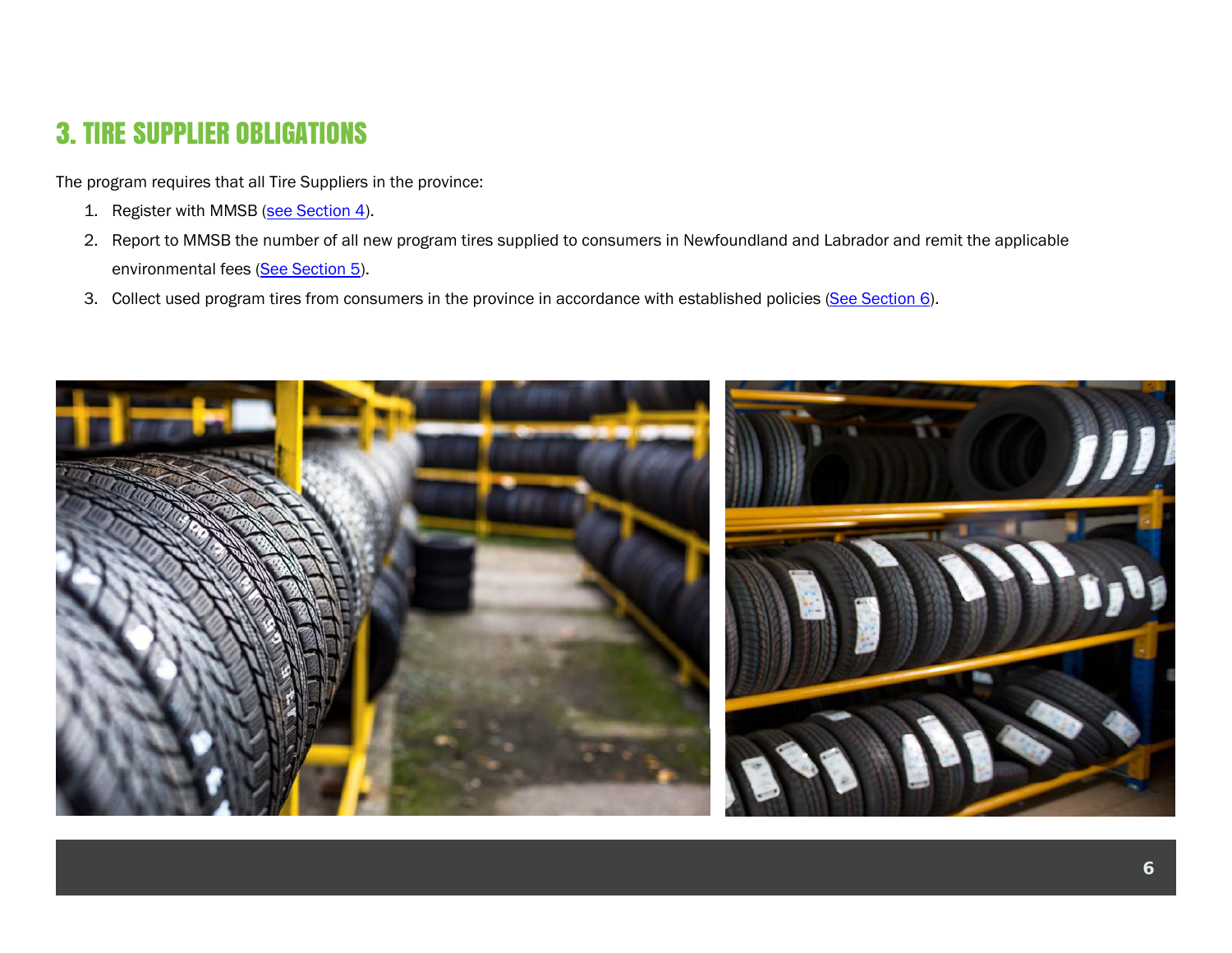### 4. REGISTRATION

All new Tire Suppliers and Collectors in the province must submit a completed registration form to MMSB.

 $\bullet$ Download an electronic copy of the registration form from mmsb.nl.ca.

• Call a MMSB Compliance Auditor toll-free at 1 (800) 901-MMSB (6672) or email cyoung@mmsb.nl.ca to receive a hardcopy of the registration form. MMSB will issue a registration number and indicate whether a Tire Supplier is registered as a Remitter or Pay-on-Purchase (POP) Tire Supplier. Collectors will also be issued a registration number.

Note: Tire Suppliers are required to notify MMSB of any changes to their registration information by completing the applicable fields on the program registration form and resubmitting the updated information to MMSB.

#### List of Remitter Tire Suppliers

MMSB publishes a list of all Remitter Tire Suppliers online at mmsb.nl.ca. The published list eliminates the uncertainty of whether the environmental fee should or should not be charged at the time of sale, thereby removing some of the financial risk placed on a Tire Supplier's business in the event of an inspection or audit.

The list will be updated on the first business day of each month to reflect any changes (i.e. a Remitter changes to a Pay-on-Purchase (POP) Tire Supplier, or a business ceases operations).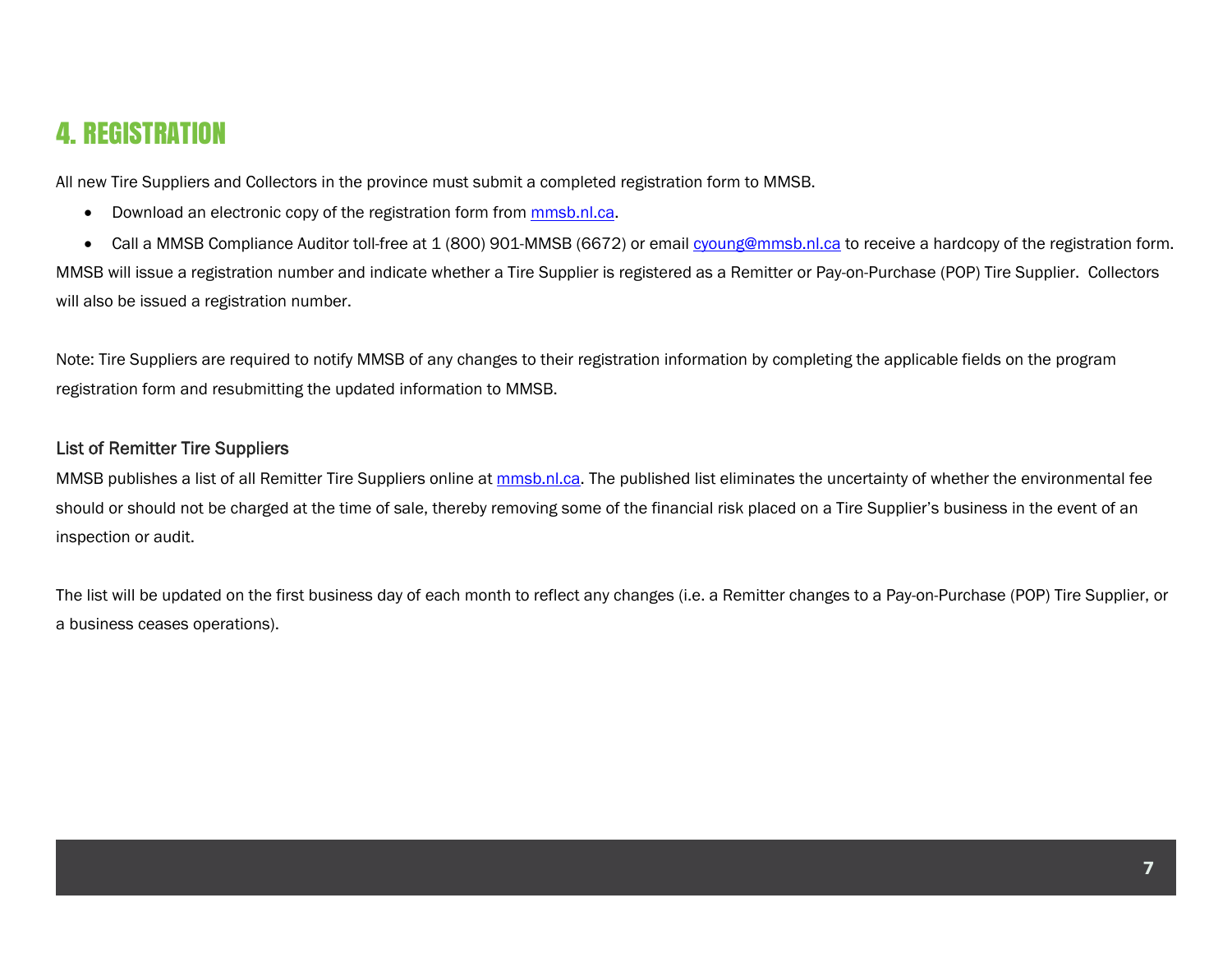## 5. ENVIRONMENTAL FEE

### Remitter

A Remitter Tire Supplier is required to report to MMSB the supply of program tires to all of its consumers in Newfoundland and Labrador, including consumers who are registered as a Pay-on-Purchase (POP) Tire Supplier. Remitters must also remit to MMSB the applicable environmental fees. The fee is only remitted once per program tire and covers the cost to collect and process used tires. The following environmental fees apply to the supply of all new highway tires:



### Exemptions – Pay-On-Purchase (POP) Tire Supplier

- 6 When a Tire Supplier sources program tires exclusively from a Remitter currently registered with MMSB, the Tire Supplier may apply to the program for Pay-on-Purchase (POP) status.
- 6 A Pay-on-Purchase (POP) Tire Supplier is required to pay applicable environmental fees at the time of purchase of new tires from another Remitter registered with MMSB, and as such, is exempt from reporting and remitting environmental fees to MMSB. A Pay-on-Purchase (POP) Tire Supplier must check the invoice to ensure the environmental fee has been charged at the time of purchase. If the Remitter neglected to charge the fee, the Pay-on-Purchase (POP) Tire Supplier must notify the Remitter immediately so a correction can be made. NOTE: A Pay-on-Purchase (POP) Tire Supplier can be held responsible for fees not paid to a Remitter upon purchase of program tires.
- 0 Pay-on-Purchase (POP) Tire Suppliers are required to collect used tires generated by consumers.
- 0 Pay-on-Purchase (POP) Tire Suppliers are also subject to audits conducted by MMSB and are required to maintain and retain records of all transactions regarding program tires and provide the auditor with such information as reasonably required.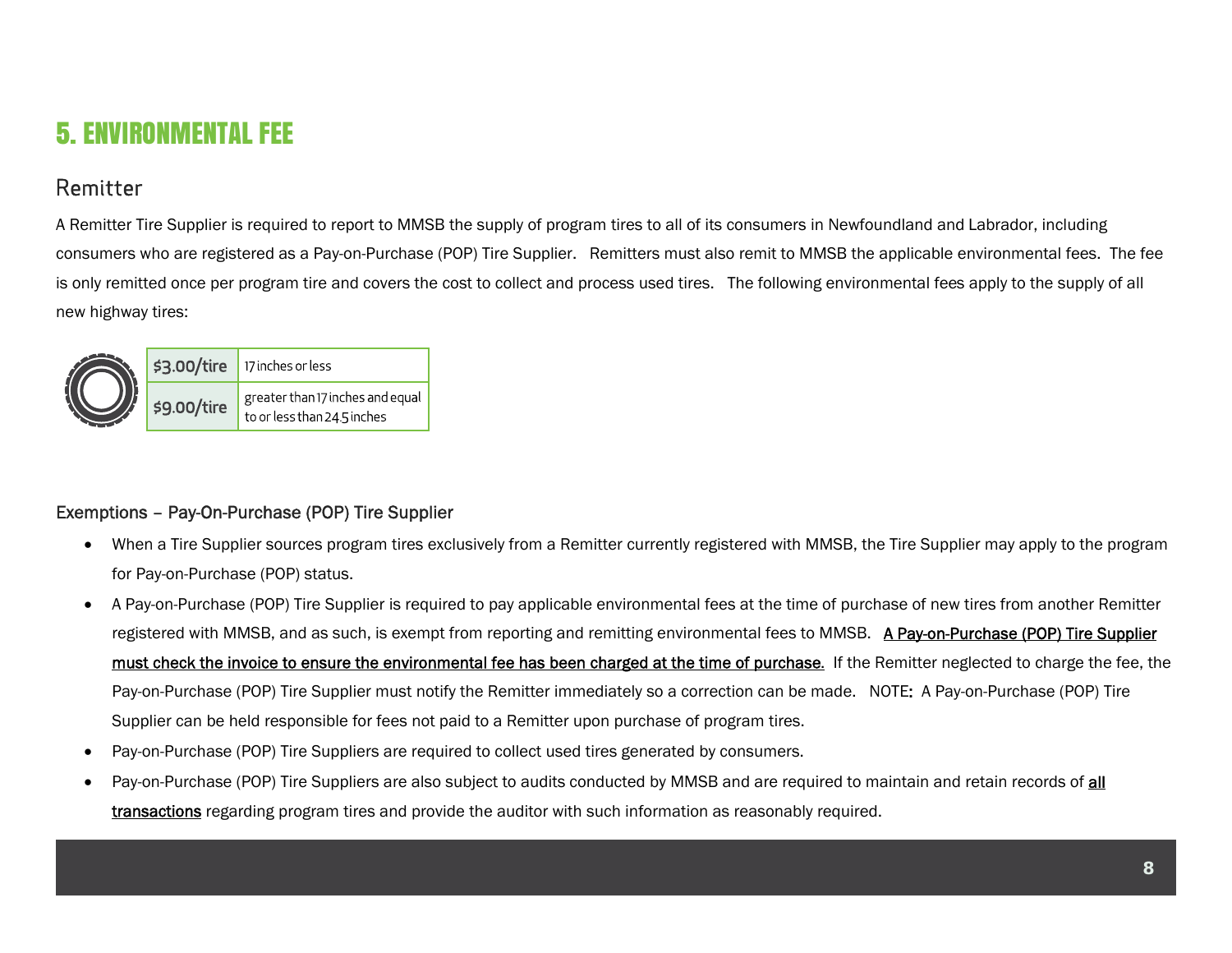### 5. ENVIRONMENTAL FEE

#### Exemptions – Wholesale Transactions

- Tire Suppliers that sell or distribute tires on a wholesale basis do not have to report and remit the environmental fee, providing that the receiver is currently registered with the program as a Remitter Tire Supplier. The receiver of the product accepts full responsibility for reporting and remitting the environmental fee upon the subsequent supply of the program tires to its customers.
- $\bullet$ In order to be exempt from reporting and remitting the environmental fee, a Tire Supplier must maintain evidence of the receivers' status (i.e. Remitter Number) at the time of supply and the amount of the fee exempted.
- $\bullet$  Consult the list of registered Remitters online at mmsb.nl.ca to determine whether or not the fee should be charged. Do not assume that all Tire Suppliers are remitting to MMSB.

#### Tires Exchanges

If a tire is purchased and subsequently exchanged for a different style or brand, the environmental handling fee is applied and remitted only once – providing the original tire can still be sold as new.

#### **Warranties**

Where a tire is replaced at no charge to the consumer, and the tire has a manufacturer's defect, the environmental fee is not applied to the replacement tire.

Where a tire(s) is replaced at a charge to the consumer, the environmental fee is applied to the replacement tire(s) and must be remitted to MMSB.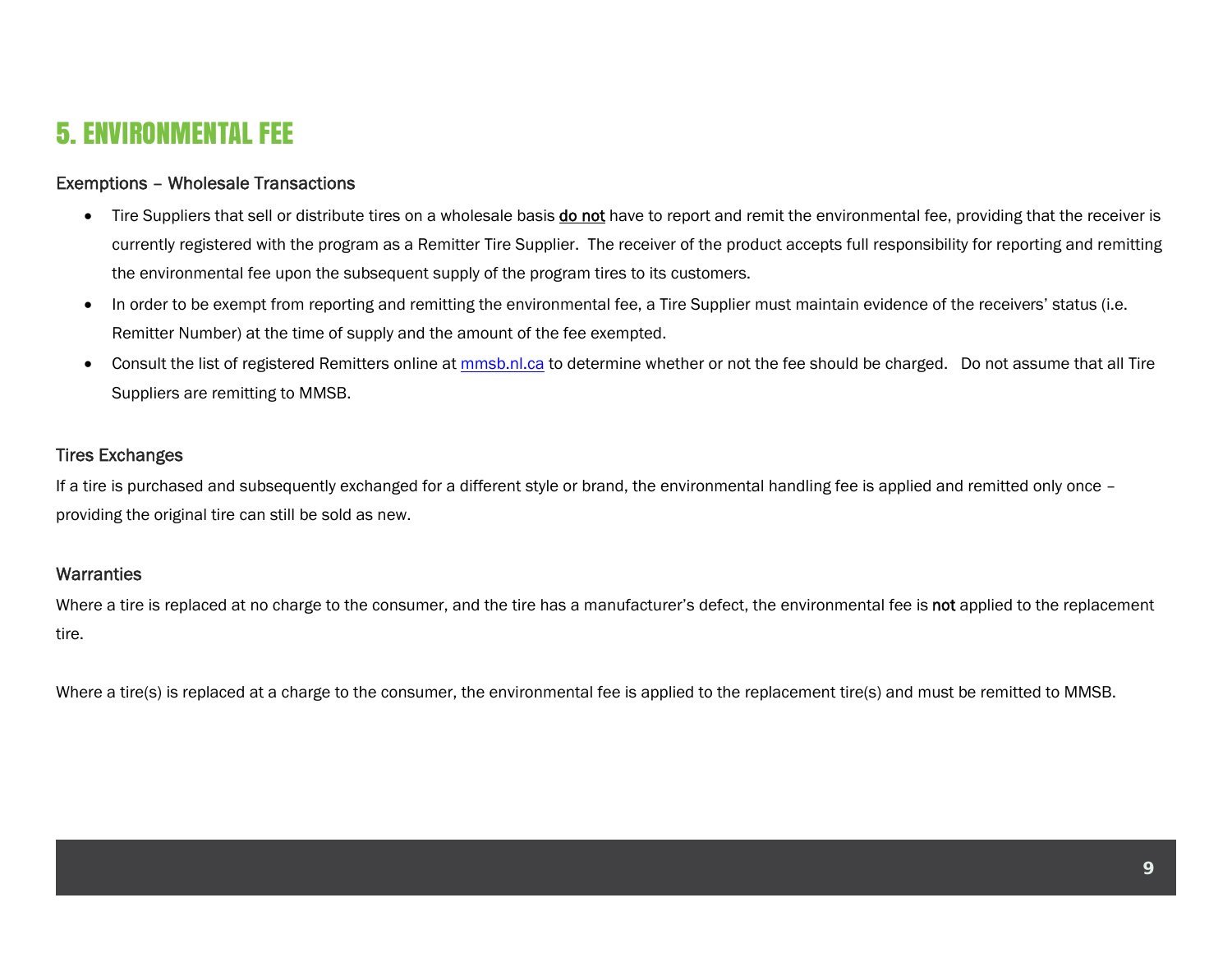### 5. ENVIRONMENTAL FEE

#### Automobile Dealers

The environmental fee is applied to the supply of all new program tires on new and or leased vehicles and equipment, including the sale of replacement tires handled through service departments or quick service centers.

On used vehicles sales, the environmental fee is applied to any new tires put on the vehicle(s).

The environmental fee is also applied to the supply of all new program tires on new and or leased vehicles and equipment used by the automobile dealer (i.e. demo vehicles or shuttle vehicles).

### Out-of-Province Tire Sales

Environmental fees do not apply to program tires supplied to consumers out of province; however, the Tire Supplier is required to retain documentation relating to the out-of-province delivery to substantiate non-remittance of the environmental fee for that sale.

### Customer Communications

Remitters and Pay-on-Purchase (POP) Tire Suppliers may choose to recover the environmental fee by charging it to their customers. If the fee is passed on to the customer, the Tire Supplier must indicate the fee on the customer invoice or receipt.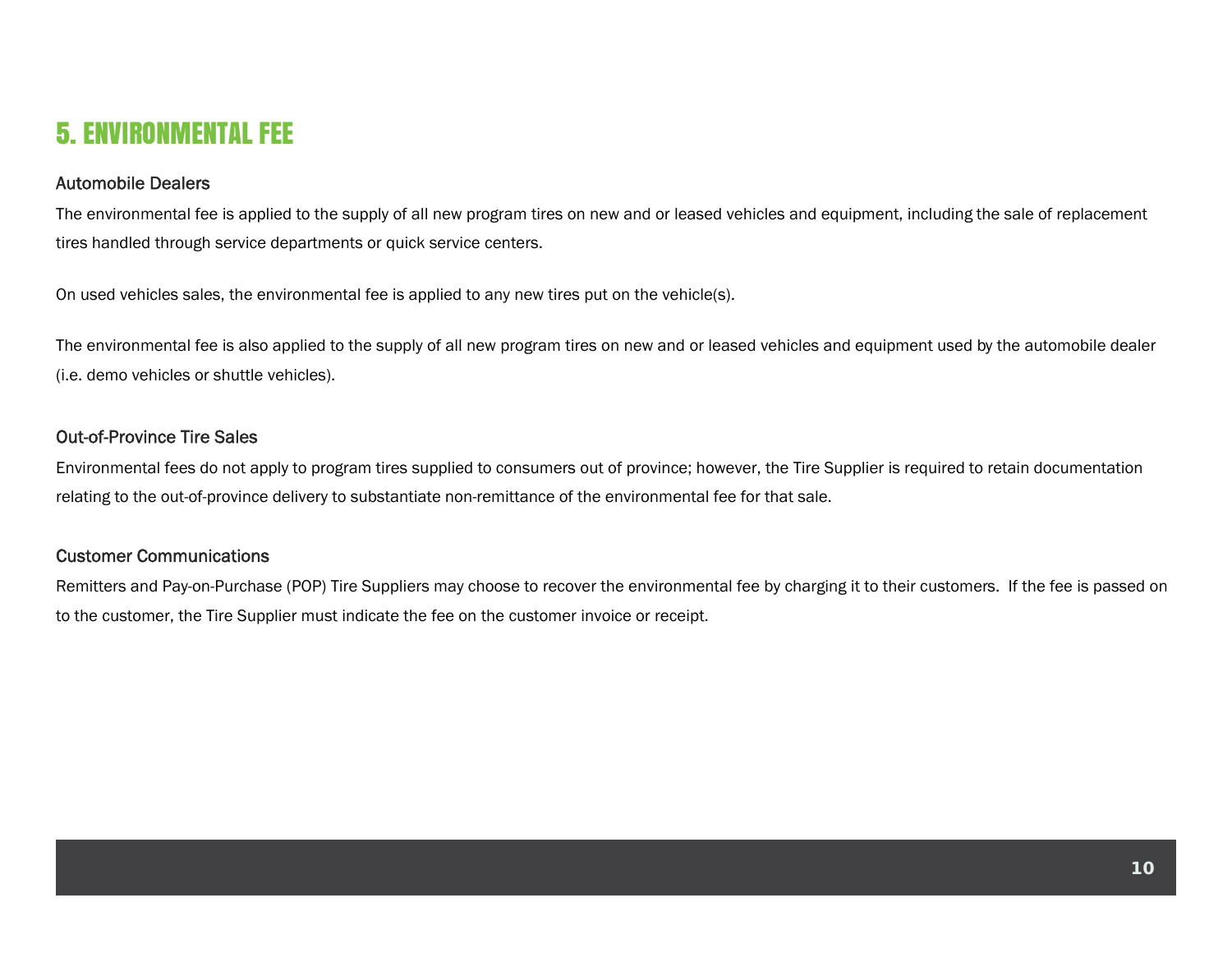# 6. REPORTING AND REMITTING

A Remitter Tire Supplier is subject to report the supply of program tires in the province and remit payment of the applicable environmental fees to MMSB on a monthly basis, at the end of the reporting period, using the Tire Supplier remittance form.

- **•** Download an electronic copy of the Tire Supplier remittance form from mmsb.nl.ca.
- $\bullet$ Call a MMSB Compliance Auditor toll-free 1 (800) 901-MMSB (6672) or email cyoung@mmsb.nl.ca to receive a hardcopy of the Tire Supplier remittance form.

### **Reporting**

- e Please provide all information requested on the form to ensure proper account management.
- $\bullet$ It is necessary to report the number of tires sold/supplied by category and the amount of applicable environmental fees.

Note: Remitter Tire Suppliers must report and remit the environmental fee on the supply of all tires, whether or not the fee has been charged to or collected from the customer.

#### Monthly Due Date

- $\bullet$ Completed Tire Supplier remittance forms must be submitted for every month – even if no new tires were sold during the month.
- $\bullet$ Remittance forms and payment of applicable environmental fees are due by the tenth (10<sup>th</sup>) day of the month following the reporting period.
- $\bullet$ Completed forms can be submitted in hardcopy or electronic format. MMSB accepts payment through Electronic Funds Transfer (EFT) or cheque.

| Email:         | remittances@mmsb.nl.ca                           |
|----------------|--------------------------------------------------|
| Fax:           | 709-753-0974                                     |
| Mail/Delivery: | Multi-Materials Stewardship Board                |
|                | 6 Mount Carson Avenue Dorset Building, Suite 300 |
|                | Mount Pearl, NL A1N 3K4                          |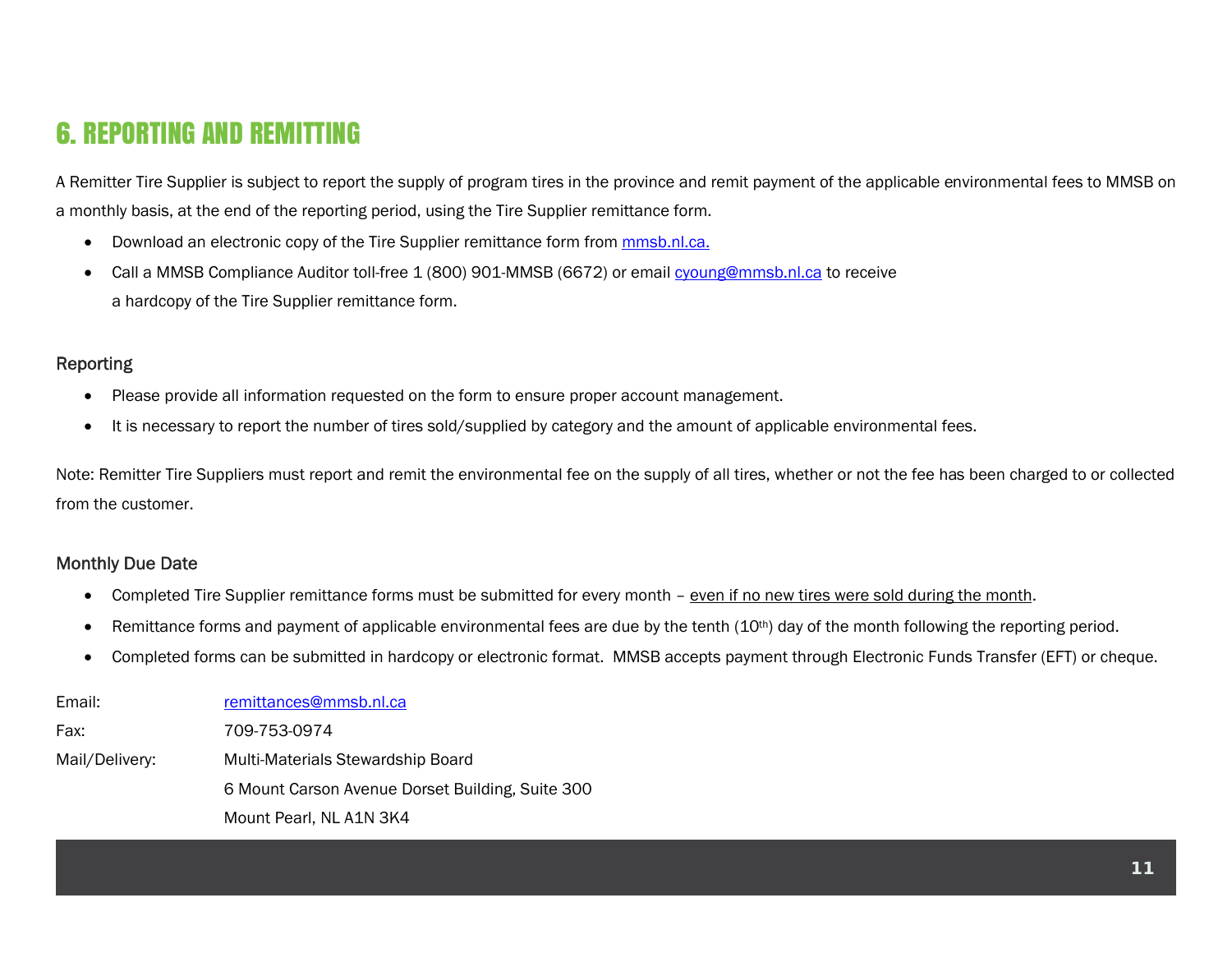# 6. REPORTING AND REMITTING

### Harmonized Sales Tax (HST)

The Canada Revenue Agency (CRA) considers the environmental fee charged on new tire sales as a taxable service, therefore Tire Suppliers are responsible for remitting HST to CRA on all environmental fees.

### Record Keeping

Tires Suppliers must retain a copy of the supply of tires and corresponding remittance information for three years for program auditing purposes.

Note: Tire Suppliers are also responsible for operating in accordance with CRA's requirements for keeping accounting and other financial information documents.

Visit the Canada Revenue Agency website (http://www.cra-arc.gc.ca) for more information.

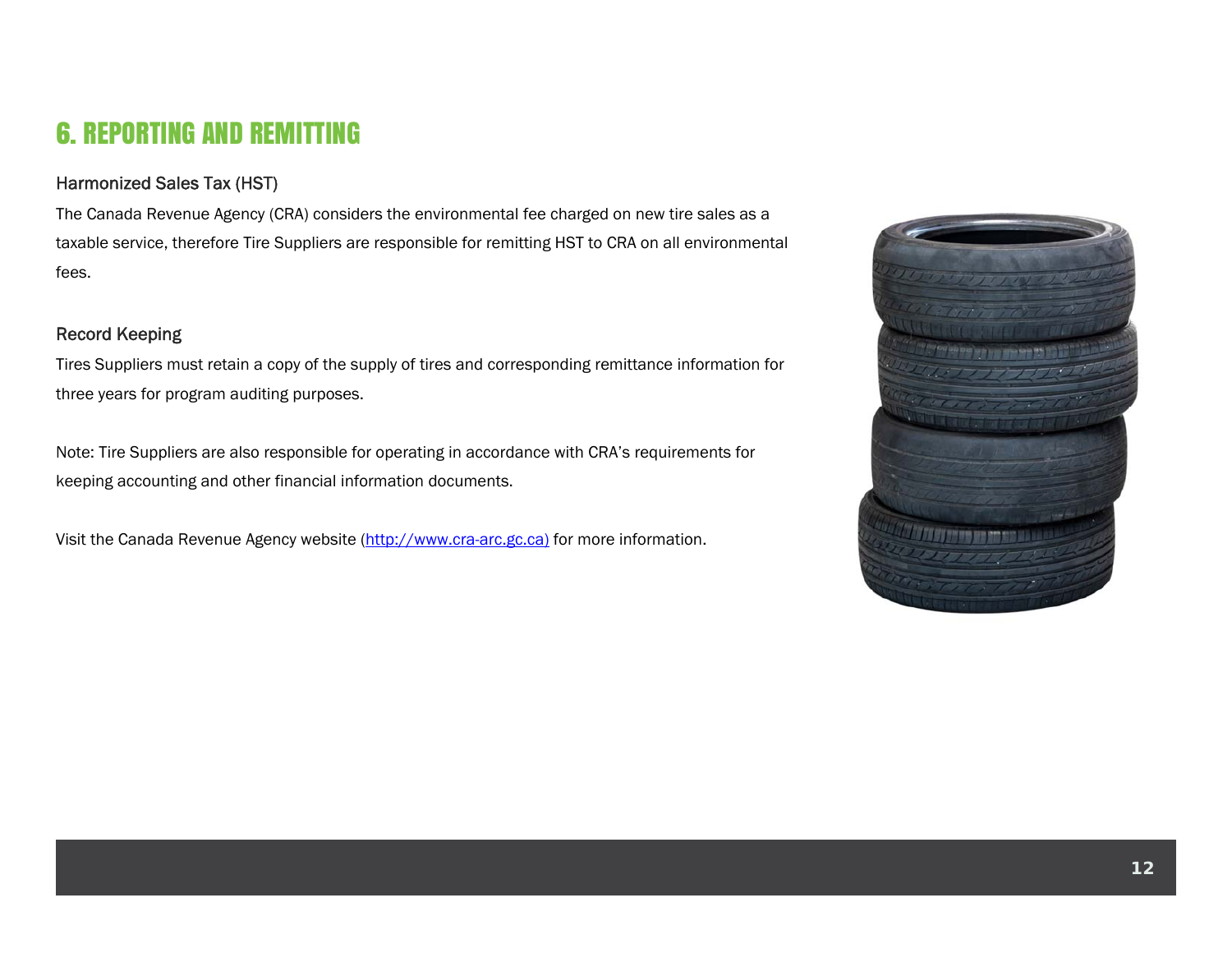# 7. ACCOUNTABILTY AND ENFORCEMENT

MMSB is committed to ensuring a fair and level playing field for all program participants through a continued focus on compliance with program guidelines.

#### **Compliance**

Compliance audits of Tire Suppliers registered with the program are conducted by MMSB and third-party auditors to ensure that the supply of all program tires is reported, applicable environmental fees are remitted and that all Tire Suppliers are compliant with the Waste Management Regulations.

Records of each Tire Supplier are audited to verify:

- $\bullet$ Environmental fees have been applied to the supply of all new highway tires accepted through the program;
- $\bullet$ Environmental fees are reported and remitted; and,
- All records from both Tire Suppliers and MMSB are accurate and consistent.

#### Failure to Report and Remit

Failure to report and remit environmental fees may result in any or all of the following actions:

- Audit of the Tire Supplier;
- $\bullet$ Legal proceedings to collect amounts owed;
- $\bullet$ Application of a fine, in accordance with the Waste Management Regulations; and,
- $\bullet$ Cancellation of the Tire Supplier's registration and notification to provincial enforcement.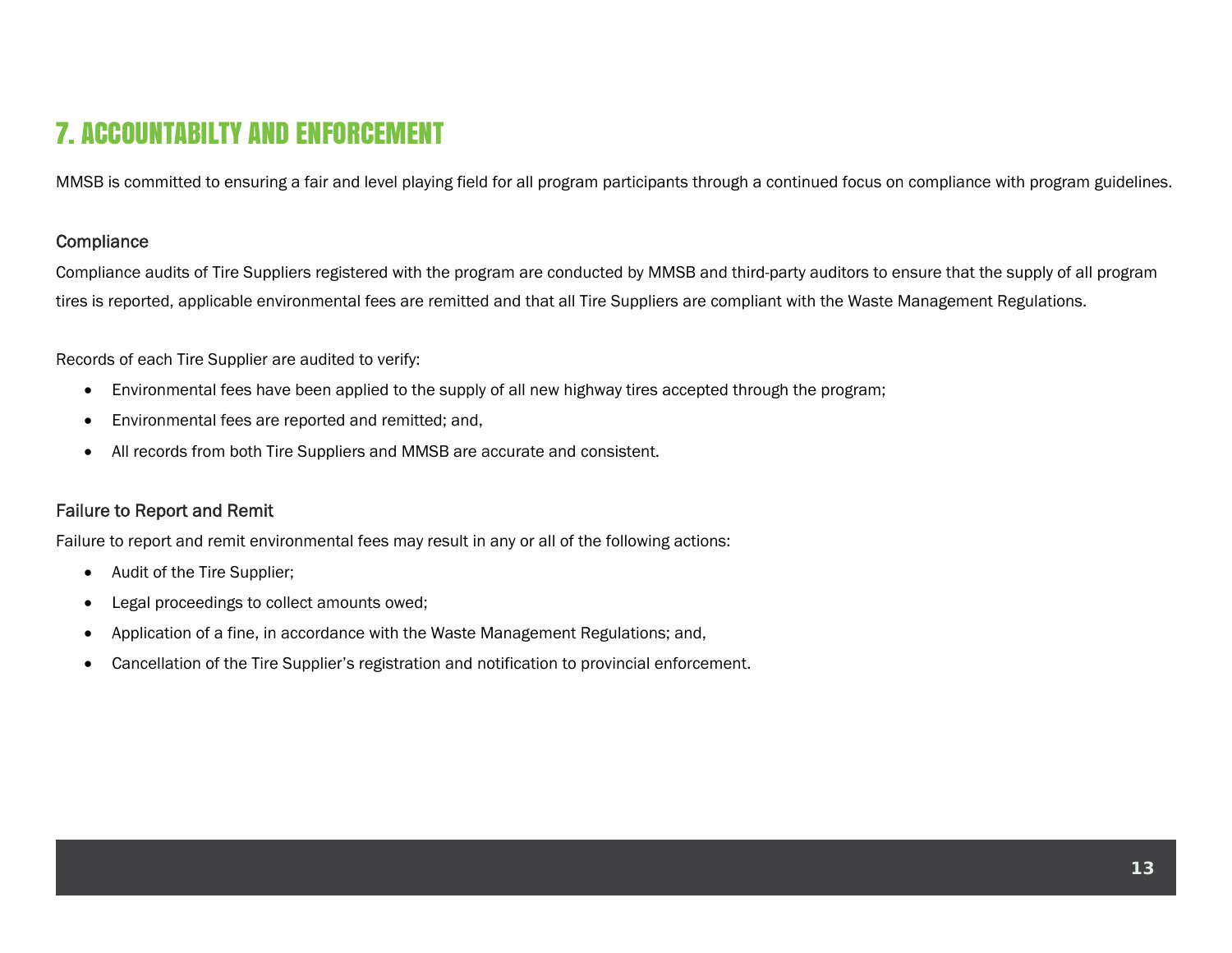### 8. USED TIRE COLLECTION

Tire Suppliers in Newfoundland and Labrador are instrumental in the success of MMSB's Used Tire Management Program, annually collecting more than 500,000 tires throughout the province by providing consumers with a return-to-retailer service for the proper disposal of used tires.

#### Tire Supplier

The program requires that all Tire Suppliers in the province collect used tires from consumers in the province, in accordance with program requirements for temporary storage and collection requests outlined below.

#### Collector

Any business that is not deemed a Tire Supplier, but wishes to collect used tires as a valued-added customer service, must register with MMSB as a Collector by completing the Program Registration Form.

All registered Collectors must arrange pick up of used tires in accordance with program requirements for temporary storage and collection requests outlined below.

#### Tire Drop-off

Consumers may leave used program tires with any Tire Supplier or Collector, at no charge, in manageable quantities (4-5 tires), during the retailer's regular business hours.

Used tires must be off the rim, free of mud and debris, and in whole form (tire fragments are not accepted).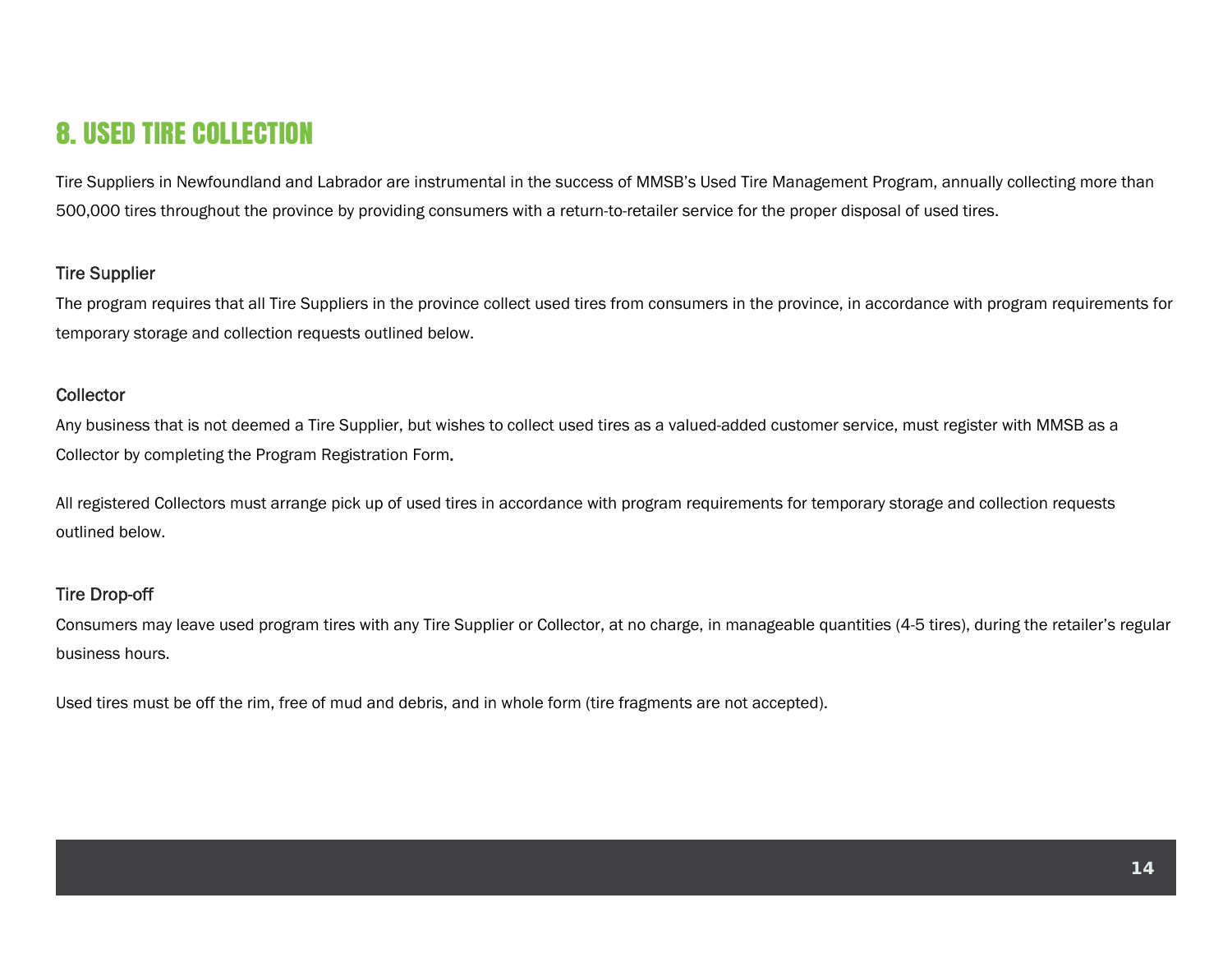## 8. USED TIRE COLLECTION

### Temporary Storage

Tire Suppliers are required to accept used tires from consumers and provide temporary storage as per the following guidelines:

- Stack tires.
- $\bullet$ Ensure tires are in whole form and clean with rims removed.
- $\bullet$ Store tires in an accessible location, clear of obstructions and debris, to allow direct loading onto the collection truck.
- $\bullet$ Separate non-program tires (i.e. ATV, loader, etc.) from the storage pile.
- $\bullet$ Store tires on a solid foundation to keep them free of dirt and to prevent collection trucks from getting stuck in mud.
- $\bullet$ Do not move or push tires as part of snow clearing activities.
- $\bullet$ To prevent illegal dumping, it is suggested that tires are stored in a secure area, out of sight to the public.

#### MMSB Tire Pick-Up Requests

Tire Suppliers and Collectors are required to contact MMSB to schedule pick-up of a minimum of 30 used tires at one time – an estimated count of the number of used tires to be collected will be required. MMSB contracts an independent company to collect used tires from Tire Suppliers and Collectors.

- Contact: Field Operations Officer
- Toll Free: 1 (800) 901-MMSB (6672)
- Email: gmelvin@mmsb.nl.ca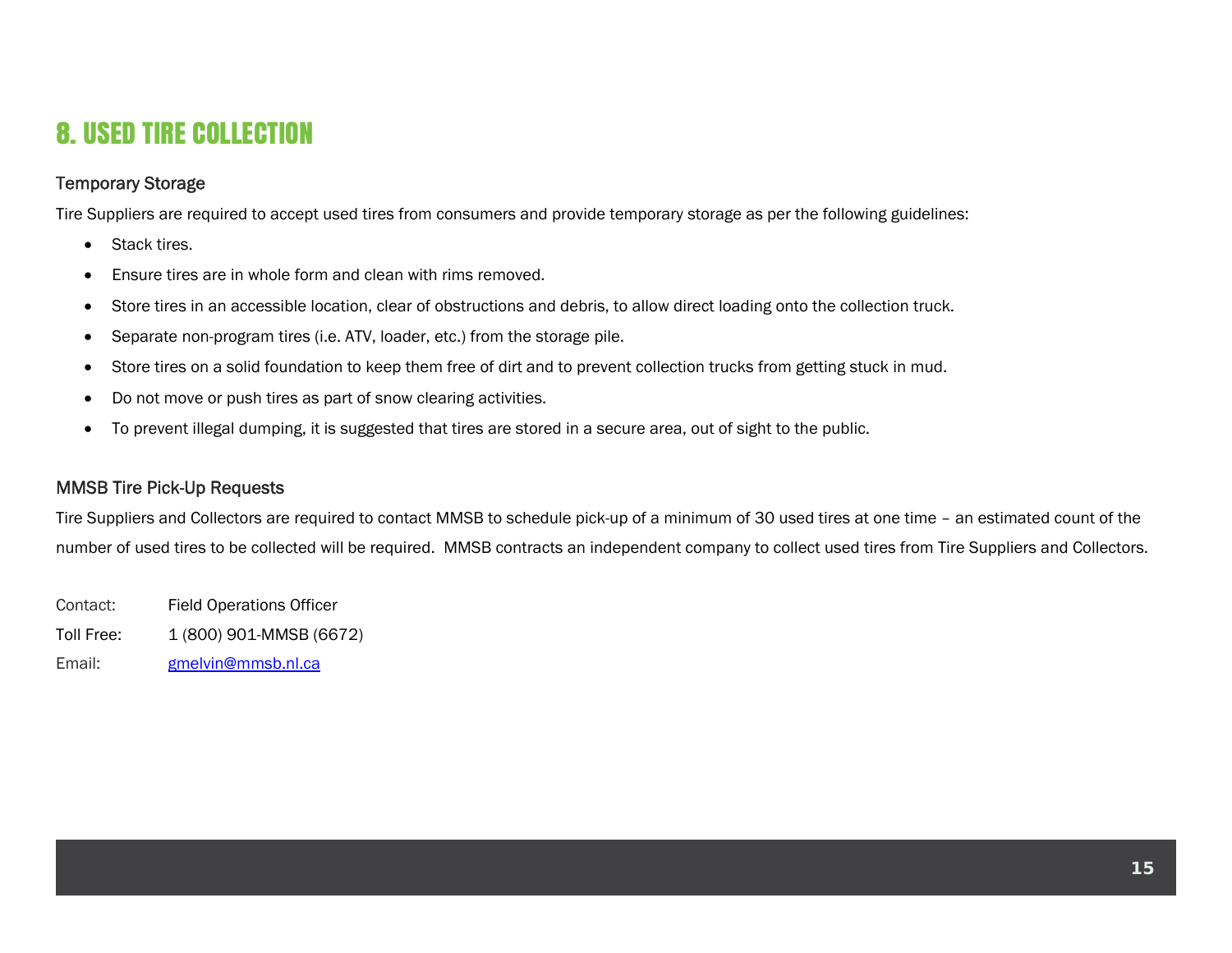# 9. NOTIFICATION OF SALE OR CLOSURE OF BUSINESS

A Tire Supplier is required to provide written notice to MMSB of the sale or closure of its business in order to ensure its account is properly closed.

Note: Until MMSB receives written notice, a Tire Supplier remains registered with the Used Tire Management Program and is obligated to meet requirements under the Waste Management Regulations.

Written notices can be submitted electronically or in hardcopy:

Email: cyoung@mmsb.nl.ca

Fax: 709-753-0974

Mail/Delivery: Compliance Auditor Multi-Materials Stewardship Board 6 Mount Carson Avenue Dorset Building, Suite 300 Mount Pearl, NL A1N 3K4

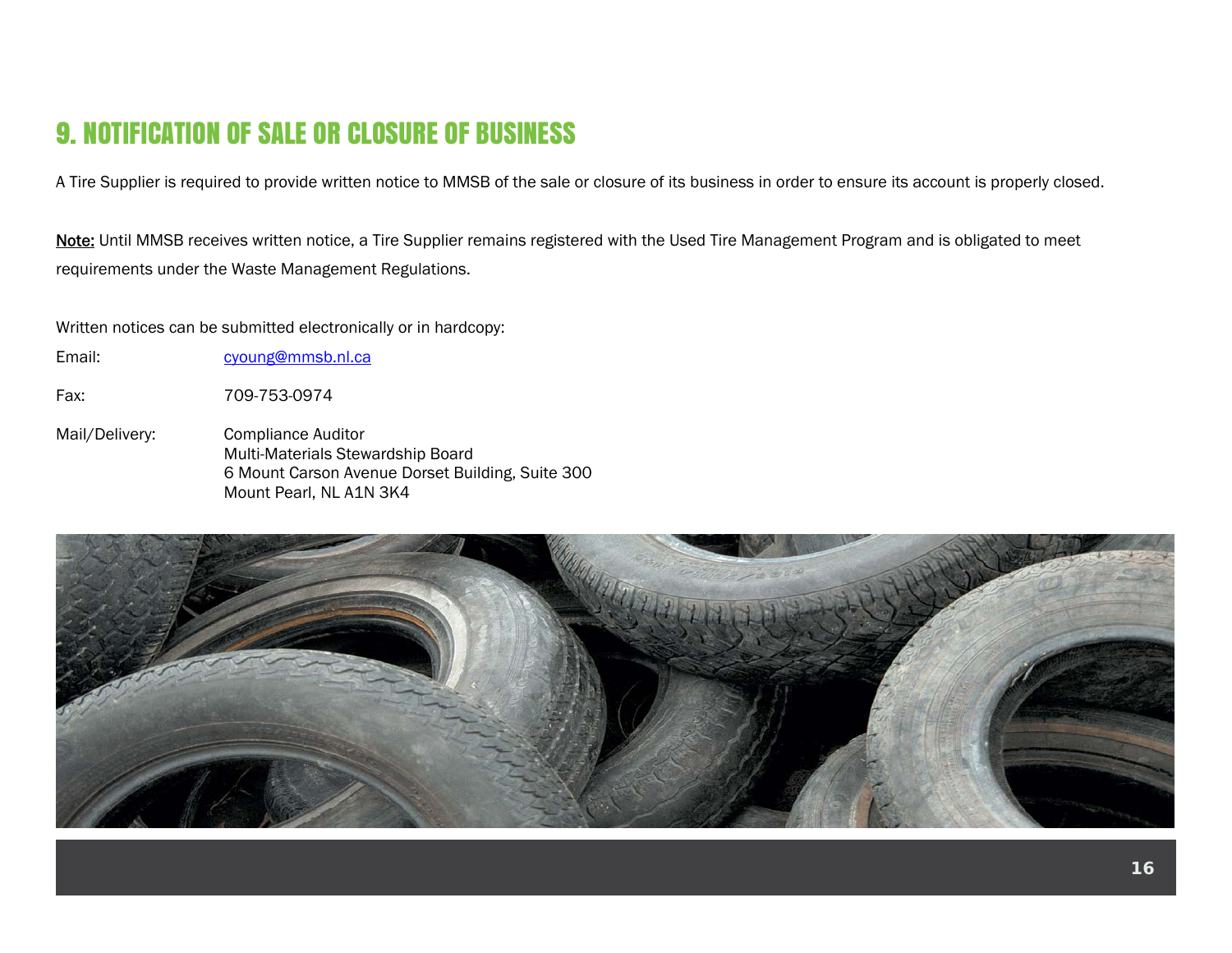# 10. REPORT ILLEGAL DUMPING

### Illegal Dumping

Tire dumping is illegal and punishable by a fine up to \$10,000 and/or imprisonment up to three months. Anyone with information about tire dumping activity should call Crime Stoppers at 1 (800) 222-TIPS (8477). Calls are not traced or recorded in any way, and callers may choose to remain anonymous.



AND SO CAN YOU 1-800-222-TIPS (8477)